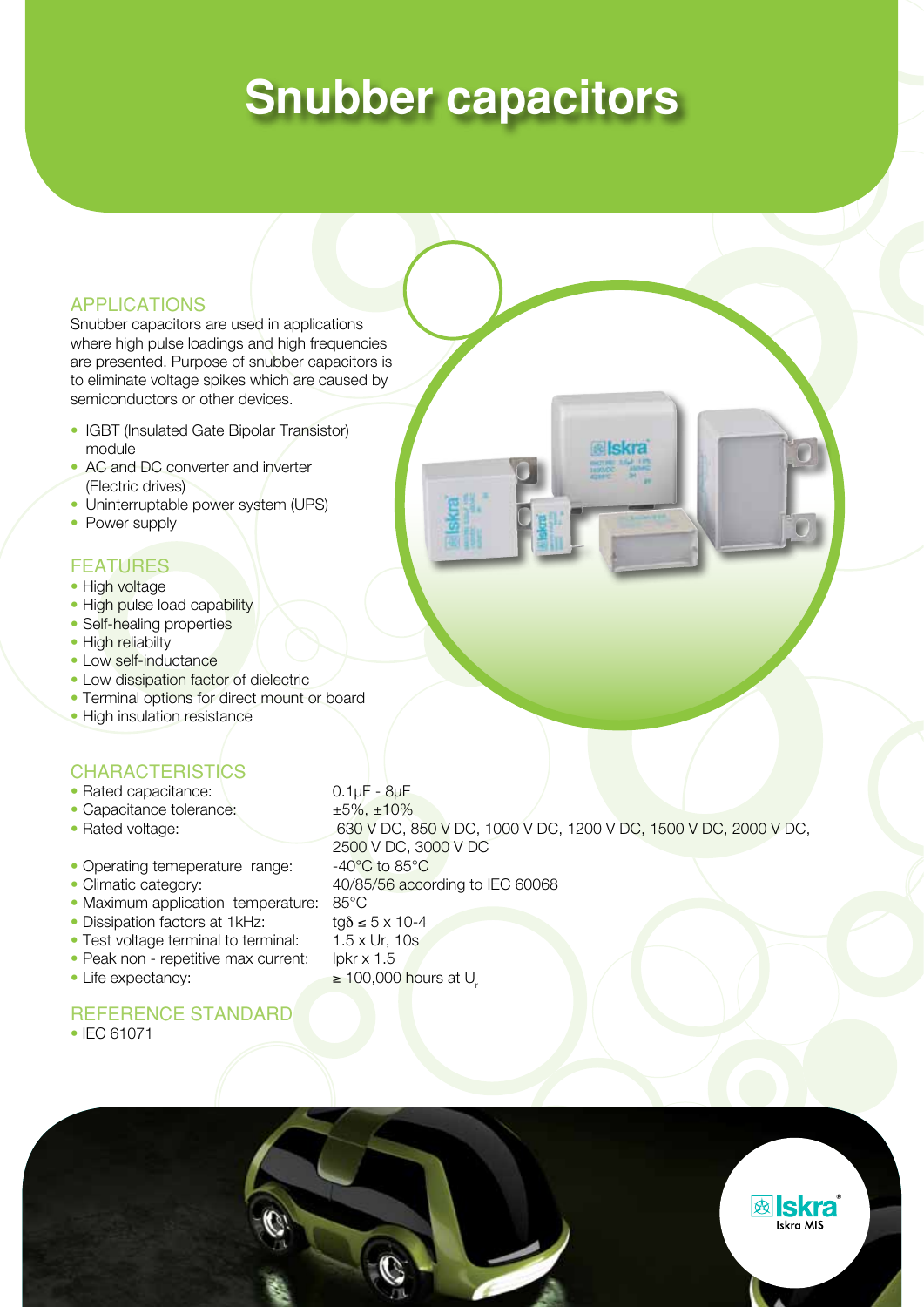### DC VOLTAGES AND RATED CAPACITANCE

| Double side metallized plastic film with internal series connection |              |  |  |  |  |  |  |
|---------------------------------------------------------------------|--------------|--|--|--|--|--|--|
| U (V DC)                                                            | $C(\mu F)$   |  |  |  |  |  |  |
| 630                                                                 | $0.33 - 8$   |  |  |  |  |  |  |
| 850                                                                 | $0.22 - 5.6$ |  |  |  |  |  |  |
| 1000                                                                | $0.22 - 4$   |  |  |  |  |  |  |
| 1200                                                                | $0.15 - 3.3$ |  |  |  |  |  |  |
| 1500                                                                | $0.1 - 2.5$  |  |  |  |  |  |  |
| 2000                                                                | $0.1 - 1.5$  |  |  |  |  |  |  |
| 2500                                                                | $0.1 - 1.2$  |  |  |  |  |  |  |
| 3000                                                                | $0.033 - 1$  |  |  |  |  |  |  |
|                                                                     |              |  |  |  |  |  |  |

# GENERAL CHARACTERISTICS

| $\mathbf C$<br>Ur<br>du/dt<br>$\mathbf C$<br>Ur.<br><b>Urms</b><br><b>Urms</b><br>du/dt<br><b>DIMENSIONS</b><br>$(\mu F)$<br>(Vdc)<br>$(mm)$ L x H x W<br>(Vdc)<br>$(V/\mu s)$<br>$($ Vac $)$<br>$(V/\mu s)$<br>$(\mu F)$<br>$($ Vac $)$<br>0.33<br>630<br>32 x 20 x 11<br>400<br>max. 600<br>0.22<br>850<br>500<br>max. 600<br>0.39<br>630<br>32 x 24.5 x 15<br>400<br>max. 600<br>0.27<br>850<br>500<br>max. 600<br>0.47<br>630<br>max. 600<br>32 x 24.5 x 15<br>400<br>0.33<br>850<br>500<br>max. 600<br>0.56<br>630<br>400<br>max. 600<br>$41.5 \times 23 \times 14$<br>0.39<br>41.5 x 23 x 14<br>850<br>500<br>max. 600<br>630<br>0.68<br>400<br>max. 600<br>41.5 x 23 x 14<br>0.47<br>850<br>500<br>max. 600<br>$\mathbf{1}$<br>630<br>41.5 x 27 x 16<br>400<br>max. 500<br>1.2<br>630<br>400<br>max. 500<br>$41.5 \times 31 \times 18$<br>850<br>0.56<br>500<br>max. 600<br>1.5<br>630<br>41.5 x 31 x 18<br>400<br>max. 500<br>0.68<br>850<br>500<br>max. 600<br>$\overline{c}$<br>630<br>400<br>max. 500<br>41.5 x 38 x 21<br>0.82<br>850<br>500<br>max. 600<br>2.2<br>630<br>400<br>max. 500<br>41.5 x 38 x 21<br>$41.5 \times 31 \times 18$<br>850<br>500<br>max. 600<br>1<br>2.5<br>41.5 x 43 x 28<br>630<br>400<br>max. 400<br>1.2<br>850<br>500<br>max. 500<br>41.5 x 43 x 28<br>2.7<br>630<br>400<br>max. 400<br>41.5 x 43 x 28<br>3<br>630<br>400<br>max. 400<br>1.5<br>850<br>500<br>max. 500<br>3.3<br>630<br>max. 400<br>41.5 x 43 x 28<br>400<br>1.8<br>850<br>500<br>max. 500<br>3.5<br>630<br>400<br>max. 400<br>41.5 x 43 x 28<br>$\overline{2}$<br>850<br>500<br>max. 500<br>630<br>4<br>400<br>max. 300<br>42 x 45 x 30<br>2.2<br>850<br>500<br>max. 500<br>630<br>57.5 x 45 x 30<br>4.7<br>400<br>max. 300<br>2.5<br>42 x 45 x 30<br>850<br>500<br>max. 500<br>5<br>57.5 x 45 x 30<br>630<br>max. 300<br>400<br>5.6<br>630<br>57.5 x 45 x 30<br>2.7<br>400<br>max. 300<br>500<br>850<br>max.400<br>6<br>630<br>400<br>max. 300<br>57.5 x 45 x 30<br>3<br>850<br>500<br>max.400<br>6.3<br>630<br>max. 300<br>57.5 x 50 x 35<br>400<br>3.3<br>500<br>850<br>max.400<br>$\overline{7}$<br>630<br>400<br>max. 100<br>57.5 x 50 x 35<br>4<br>850<br>500<br>max.400<br>8<br>57.5 x 50 x 35<br>630<br>400<br>max. 100 |  |  |  |     |     |     |         |                                       |
|-----------------------------------------------------------------------------------------------------------------------------------------------------------------------------------------------------------------------------------------------------------------------------------------------------------------------------------------------------------------------------------------------------------------------------------------------------------------------------------------------------------------------------------------------------------------------------------------------------------------------------------------------------------------------------------------------------------------------------------------------------------------------------------------------------------------------------------------------------------------------------------------------------------------------------------------------------------------------------------------------------------------------------------------------------------------------------------------------------------------------------------------------------------------------------------------------------------------------------------------------------------------------------------------------------------------------------------------------------------------------------------------------------------------------------------------------------------------------------------------------------------------------------------------------------------------------------------------------------------------------------------------------------------------------------------------------------------------------------------------------------------------------------------------------------------------------------------------------------------------------------------------------------------------------------------------------------------------------------------------------------------------------------------------------------------------------------------------------------------------------------------------------------------------------------------------------------------------------------------------|--|--|--|-----|-----|-----|---------|---------------------------------------|
|                                                                                                                                                                                                                                                                                                                                                                                                                                                                                                                                                                                                                                                                                                                                                                                                                                                                                                                                                                                                                                                                                                                                                                                                                                                                                                                                                                                                                                                                                                                                                                                                                                                                                                                                                                                                                                                                                                                                                                                                                                                                                                                                                                                                                                         |  |  |  |     |     |     |         | <b>DIMENSIONS</b><br>$(mm)$ L x H x W |
|                                                                                                                                                                                                                                                                                                                                                                                                                                                                                                                                                                                                                                                                                                                                                                                                                                                                                                                                                                                                                                                                                                                                                                                                                                                                                                                                                                                                                                                                                                                                                                                                                                                                                                                                                                                                                                                                                                                                                                                                                                                                                                                                                                                                                                         |  |  |  |     |     |     |         | 32 x 20 x 11                          |
|                                                                                                                                                                                                                                                                                                                                                                                                                                                                                                                                                                                                                                                                                                                                                                                                                                                                                                                                                                                                                                                                                                                                                                                                                                                                                                                                                                                                                                                                                                                                                                                                                                                                                                                                                                                                                                                                                                                                                                                                                                                                                                                                                                                                                                         |  |  |  |     |     |     |         | 32 x 24.5 x 15                        |
|                                                                                                                                                                                                                                                                                                                                                                                                                                                                                                                                                                                                                                                                                                                                                                                                                                                                                                                                                                                                                                                                                                                                                                                                                                                                                                                                                                                                                                                                                                                                                                                                                                                                                                                                                                                                                                                                                                                                                                                                                                                                                                                                                                                                                                         |  |  |  |     |     |     |         | 32 x 24.5 x 15                        |
|                                                                                                                                                                                                                                                                                                                                                                                                                                                                                                                                                                                                                                                                                                                                                                                                                                                                                                                                                                                                                                                                                                                                                                                                                                                                                                                                                                                                                                                                                                                                                                                                                                                                                                                                                                                                                                                                                                                                                                                                                                                                                                                                                                                                                                         |  |  |  |     |     |     |         |                                       |
|                                                                                                                                                                                                                                                                                                                                                                                                                                                                                                                                                                                                                                                                                                                                                                                                                                                                                                                                                                                                                                                                                                                                                                                                                                                                                                                                                                                                                                                                                                                                                                                                                                                                                                                                                                                                                                                                                                                                                                                                                                                                                                                                                                                                                                         |  |  |  |     |     |     |         |                                       |
|                                                                                                                                                                                                                                                                                                                                                                                                                                                                                                                                                                                                                                                                                                                                                                                                                                                                                                                                                                                                                                                                                                                                                                                                                                                                                                                                                                                                                                                                                                                                                                                                                                                                                                                                                                                                                                                                                                                                                                                                                                                                                                                                                                                                                                         |  |  |  |     |     |     |         | 41.5 x 23 x 14                        |
|                                                                                                                                                                                                                                                                                                                                                                                                                                                                                                                                                                                                                                                                                                                                                                                                                                                                                                                                                                                                                                                                                                                                                                                                                                                                                                                                                                                                                                                                                                                                                                                                                                                                                                                                                                                                                                                                                                                                                                                                                                                                                                                                                                                                                                         |  |  |  |     |     |     |         | 41.5 x 27 x 16                        |
|                                                                                                                                                                                                                                                                                                                                                                                                                                                                                                                                                                                                                                                                                                                                                                                                                                                                                                                                                                                                                                                                                                                                                                                                                                                                                                                                                                                                                                                                                                                                                                                                                                                                                                                                                                                                                                                                                                                                                                                                                                                                                                                                                                                                                                         |  |  |  |     |     |     |         | 41.5 x 27 x 16                        |
|                                                                                                                                                                                                                                                                                                                                                                                                                                                                                                                                                                                                                                                                                                                                                                                                                                                                                                                                                                                                                                                                                                                                                                                                                                                                                                                                                                                                                                                                                                                                                                                                                                                                                                                                                                                                                                                                                                                                                                                                                                                                                                                                                                                                                                         |  |  |  |     |     |     |         | $41.5 \times 31 \times 18$            |
|                                                                                                                                                                                                                                                                                                                                                                                                                                                                                                                                                                                                                                                                                                                                                                                                                                                                                                                                                                                                                                                                                                                                                                                                                                                                                                                                                                                                                                                                                                                                                                                                                                                                                                                                                                                                                                                                                                                                                                                                                                                                                                                                                                                                                                         |  |  |  |     |     |     |         |                                       |
|                                                                                                                                                                                                                                                                                                                                                                                                                                                                                                                                                                                                                                                                                                                                                                                                                                                                                                                                                                                                                                                                                                                                                                                                                                                                                                                                                                                                                                                                                                                                                                                                                                                                                                                                                                                                                                                                                                                                                                                                                                                                                                                                                                                                                                         |  |  |  |     |     |     |         |                                       |
|                                                                                                                                                                                                                                                                                                                                                                                                                                                                                                                                                                                                                                                                                                                                                                                                                                                                                                                                                                                                                                                                                                                                                                                                                                                                                                                                                                                                                                                                                                                                                                                                                                                                                                                                                                                                                                                                                                                                                                                                                                                                                                                                                                                                                                         |  |  |  |     |     |     |         | 41.5 x 38 x 21                        |
|                                                                                                                                                                                                                                                                                                                                                                                                                                                                                                                                                                                                                                                                                                                                                                                                                                                                                                                                                                                                                                                                                                                                                                                                                                                                                                                                                                                                                                                                                                                                                                                                                                                                                                                                                                                                                                                                                                                                                                                                                                                                                                                                                                                                                                         |  |  |  |     |     |     |         | 41.5 x 38 x 21                        |
|                                                                                                                                                                                                                                                                                                                                                                                                                                                                                                                                                                                                                                                                                                                                                                                                                                                                                                                                                                                                                                                                                                                                                                                                                                                                                                                                                                                                                                                                                                                                                                                                                                                                                                                                                                                                                                                                                                                                                                                                                                                                                                                                                                                                                                         |  |  |  |     |     |     |         | 41.5 x 43 x 28                        |
|                                                                                                                                                                                                                                                                                                                                                                                                                                                                                                                                                                                                                                                                                                                                                                                                                                                                                                                                                                                                                                                                                                                                                                                                                                                                                                                                                                                                                                                                                                                                                                                                                                                                                                                                                                                                                                                                                                                                                                                                                                                                                                                                                                                                                                         |  |  |  |     |     |     |         | 41.5 x 43 x 28                        |
|                                                                                                                                                                                                                                                                                                                                                                                                                                                                                                                                                                                                                                                                                                                                                                                                                                                                                                                                                                                                                                                                                                                                                                                                                                                                                                                                                                                                                                                                                                                                                                                                                                                                                                                                                                                                                                                                                                                                                                                                                                                                                                                                                                                                                                         |  |  |  |     |     |     |         | 42 x 45 x 30                          |
|                                                                                                                                                                                                                                                                                                                                                                                                                                                                                                                                                                                                                                                                                                                                                                                                                                                                                                                                                                                                                                                                                                                                                                                                                                                                                                                                                                                                                                                                                                                                                                                                                                                                                                                                                                                                                                                                                                                                                                                                                                                                                                                                                                                                                                         |  |  |  |     |     |     |         |                                       |
|                                                                                                                                                                                                                                                                                                                                                                                                                                                                                                                                                                                                                                                                                                                                                                                                                                                                                                                                                                                                                                                                                                                                                                                                                                                                                                                                                                                                                                                                                                                                                                                                                                                                                                                                                                                                                                                                                                                                                                                                                                                                                                                                                                                                                                         |  |  |  |     |     |     |         |                                       |
|                                                                                                                                                                                                                                                                                                                                                                                                                                                                                                                                                                                                                                                                                                                                                                                                                                                                                                                                                                                                                                                                                                                                                                                                                                                                                                                                                                                                                                                                                                                                                                                                                                                                                                                                                                                                                                                                                                                                                                                                                                                                                                                                                                                                                                         |  |  |  |     |     |     |         | 42 x 45 x 30                          |
|                                                                                                                                                                                                                                                                                                                                                                                                                                                                                                                                                                                                                                                                                                                                                                                                                                                                                                                                                                                                                                                                                                                                                                                                                                                                                                                                                                                                                                                                                                                                                                                                                                                                                                                                                                                                                                                                                                                                                                                                                                                                                                                                                                                                                                         |  |  |  |     |     |     |         | 57.5 x 45 x 30                        |
|                                                                                                                                                                                                                                                                                                                                                                                                                                                                                                                                                                                                                                                                                                                                                                                                                                                                                                                                                                                                                                                                                                                                                                                                                                                                                                                                                                                                                                                                                                                                                                                                                                                                                                                                                                                                                                                                                                                                                                                                                                                                                                                                                                                                                                         |  |  |  |     |     |     |         | 57.5 x 45 x 30                        |
|                                                                                                                                                                                                                                                                                                                                                                                                                                                                                                                                                                                                                                                                                                                                                                                                                                                                                                                                                                                                                                                                                                                                                                                                                                                                                                                                                                                                                                                                                                                                                                                                                                                                                                                                                                                                                                                                                                                                                                                                                                                                                                                                                                                                                                         |  |  |  |     |     |     |         | 57.5 x 45 x 30                        |
|                                                                                                                                                                                                                                                                                                                                                                                                                                                                                                                                                                                                                                                                                                                                                                                                                                                                                                                                                                                                                                                                                                                                                                                                                                                                                                                                                                                                                                                                                                                                                                                                                                                                                                                                                                                                                                                                                                                                                                                                                                                                                                                                                                                                                                         |  |  |  | 4.7 | 850 | 500 | max.400 | 57.5 x 50 x 35                        |

5.6 850 500 max.300 57.5 x 50 x 35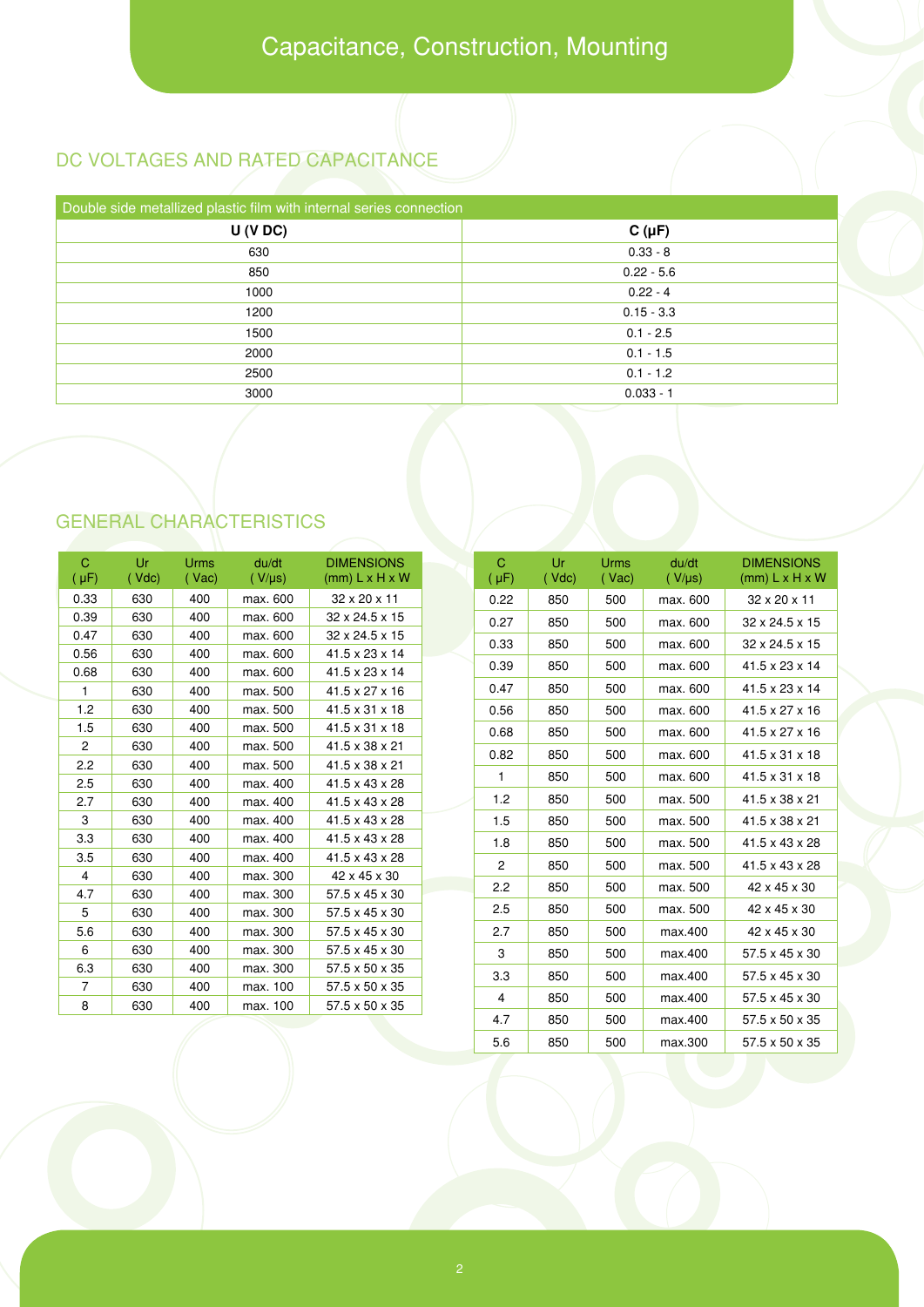## Capacitance, Construction, Mounting

| C<br>$(\mu F)$ | Ur<br>$($ $Vdc)$ | Urms<br>$($ Vac) | du/dt<br>$(V/\mu s)$ | <b>DIMENSIONS</b><br>$(mm)$ L x H x W |
|----------------|------------------|------------------|----------------------|---------------------------------------|
| 0.22           | 1000             | 600              | max. 1000            | 32 x 24.5 x 15                        |
| 0.27           | 1000             | 600              | max. 1000            | 32 x 24.5 x 15                        |
| 0.33           | 1000             | 600              | max. 900             | $32 \times 24.5 \times 15$            |
| 0.33           | 1000             | 600              | max. 900             | 41.5 x 23 x 14                        |
| 0.39           | 1000             | 600              | max. 900             | 41.5 x 23 x 14                        |
| 0.47           | 1000             | 600              | max. 900             | 41.5 x 27 x 16                        |
| 0.56           | 1000             | 600              | max. 900             | 41.5 x 27 x 16                        |
| 0.68           | 1000             | 600              | max. 900             | $41.5 \times 31 \times 18$            |
| 0.82           | 1000             | 600              | max. 500             | 41.5 x 32 x 19                        |
| 1              | 1000             | 600              | max. 500             | 41.5 x 38 x 21                        |
| 1.2            | 1000             | 600              | max. 400             | 41.5 x 38 x 21                        |
| 1.5            | 1000             | 600              | max. 400             | 41.5 x 43 x 28                        |
| 1.8            | 1000             | 600              | max. 400             | 42 x 45 x 30                          |
| 2              | 1000             | 600              | max. 400             | 42 x 45 x 30                          |
| 2.2            | 1000             | 600              | max. 400             | 42 x 45 x 30                          |
| 2.5            | 1000             | 600              | max. 400             | 57.5 x 45 x 30                        |
| 2.7            | 1000             | 600              | max. 400             | 57.5 x 45 x 30                        |
| 3              | 1000             | 600              | max. 400             | 57.5 x 45 x 30                        |
| 3.3            | 1000             | 600              | max. 400             | 57.5 x 50 x 35                        |
| 4              | 1000             | 600              | max. 300             | 57.5 x 50 x 35                        |

| C<br>$(\mu F)$ | Ur<br>$($ Vdc $)$ | Urms<br>(Vac) | du/dt<br>$(V/\mu s)$ | <b>DIMENSIONS</b><br>$(mm)$ L x H x W |
|----------------|-------------------|---------------|----------------------|---------------------------------------|
| 0.15           | 1200              | 630           | max. 800             | 32 x 24.5 x 15                        |
| 0.22           | 1200              | 630           | max. 800             | 41.5 x 23 x 14                        |
| 0.27           | 1200              | 630           | max. 800             | 41.5 x 23 x 14                        |
| 0.33           | 1200              | 630           | max. 700             | 41.5 x 27 x 16                        |
| 0.39           | 1200              | 630           | max. 700             | 41.5 x 27 x 16                        |
| 0.47           | 1200              | 630           | max. 700             | $41.5 \times 31 \times 18$            |
| 0.56           | 1200              | 630           | max. 700             | 41.5 x 32 x 19                        |
| 0.68           | 1200              | 630           | max. 700             | 41.5 x 38 x 21                        |
| 0.82           | 1200              | 630           | max. 700             | 41.5 x 38 x 21                        |
| 1              | 1200              | 630           | max. 500             | 41.5 x 43 x 28                        |
| 1.2            | 1200              | 630           | max. 500             | 41.5 x 43 x 28                        |
| 1.5            | 1200              | 630           | max. 500             | 42 x 45 x 30                          |
| 2              | 1200              | 630           | max. 500             | 57.5 x 45 x 30                        |
| 2.2            | 1200              | 630           | max. 500             | 57.5 x 45 x 30                        |
| 2.5            | 1200              | 630           | max. 500             | 57.5 x 50 x 35                        |
| 2.7            | 1200              | 630           | max. 500             | 57.5 x 50 x 35                        |
| 3              | 1200              | 630           | max. 500             | $57.5 \times 50 \times 35$            |
| 3.3            | 1200              | 630           | max. 500             | 57.5 x 50 x 35                        |

| C<br>$(\mu F)$ | Ur<br>$($ Vdc $)$ | Urms<br>$($ Vac $)$ | du/dt<br>$(V/\mu s)$ | <b>DIMENSIONS</b><br>$(mm)$ L x H x W |
|----------------|-------------------|---------------------|----------------------|---------------------------------------|
| 0.1            | 1500              | 650                 | max. 900             | $32 \times 20 \times 11$              |
| 0.12           | 1500              | 650                 | max. 900             | $32 \times 24.5 \times 15$            |
| 0.15           | 1500              | 650                 | max. 900             | 41.5 x 23 x 14                        |
| 0.22           | 1500              | 650                 | max. 900             | $41.5 \times 23 \times 14$            |
| 0.27           | 1500              | 650                 | max. 700             | $41.5 \times 27 \times 16$            |
| 0.33           | 1500              | 650                 | max. 700             | $41.5 \times 27 \times 16$            |
| 0.39           | 1500              | 650                 | max. 700             | 41.5 x 31 x 18                        |
| 0.47           | 1500              | 650                 | max. 700             | 41.5 x 32 x 19                        |
| 0.56           | 1500              | 650                 | max. 700             | 41.5 x 38 x 21                        |
| 0.68           | 1500              | 650                 | max. 700             | 41.5 x 38 x 21                        |
| 0.75           | 1500              | 650                 | max. 700             | 41.5 x 43 x 28                        |
| 0.82           | 1500              | 650                 | max. 700             | $41.5 \times 43 \times 28$            |
| 1              | 1500              | 650                 | max. 700             | $41.5 \times 43 \times 28$            |
| 1.2            | 1500              | 650                 | max. 700             | 57.5 x 45 x 30                        |
| 1.5            | 1500              | 650                 | max. 700             | 57.5 x 45 x 30                        |
| $\overline{c}$ | 1500              | 650                 | max. 500             | $57.5 \times 45 \times 30$            |
| 2.2            | 1500              | 650                 | max. 500             | $57.5 \times 50 \times 35$            |
| 2.5            | 1500              | 650                 | max. 400             | $57.5 \times 50 \times 35$            |

| C<br>$(\mu F)$ | Ur<br>$($ Vdc $)$ | Urms<br>(Vac) | du/dt<br>$(V/\mu s)$ | <b>DIMENSIONS</b><br>$(mm)$ L x H x W |
|----------------|-------------------|---------------|----------------------|---------------------------------------|
| 0.1            | 2000              | 700           | max. 1000            | 32 x 24.5 x 15                        |
| 0.1            | 2000              | 700           | max. 1000            | 41.5 x 23 x 14                        |
| 0.12           | 2000              | 700           | max. 1000            | 41.5 x 23 x 14                        |
| 0.15           | 2000              | 700           | max. 1000            | 41.5 x 23 x 14                        |
| 0.22           | 2000              | 700           | max. 900             | 41.5 x 27 x 16                        |
| 0.27           | 2000              | 700           | max. 900             | $41.5 \times 31 \times 18$            |
| 0.33           | 2000              | 700           | max. 900             | $41.5 \times 32 \times 19$            |
| 0.39           | 2000              | 700           | max. 900             | 41.5 x 38 x 21                        |
| 0.47           | 2000              | 700           | max. 900             | 41.5 x 38 x 21                        |
| 0.56           | 2000              | 700           | max. 900             | 41.5 x 43 x 28                        |
| 0.68           | 2000              | 700           | max. 900             | 41.5 x 43 x 28                        |
| 0.82           | 2000              | 700           | max. 600             | 42 x 45 x 30                          |
| 1              | 2000              | 700           | max. 700             | 42 x 45 x 35                          |
| 1              | 2000              | 700           | max. 600             | $57.5 \times 45 \times 30$            |
| 1.2            | 2000              | 700           | max. 600             | $57.5 \times 45 \times 30$            |
| 1.5            | 2000              | 700           | max. 600             | 57.5 x 50 x 35                        |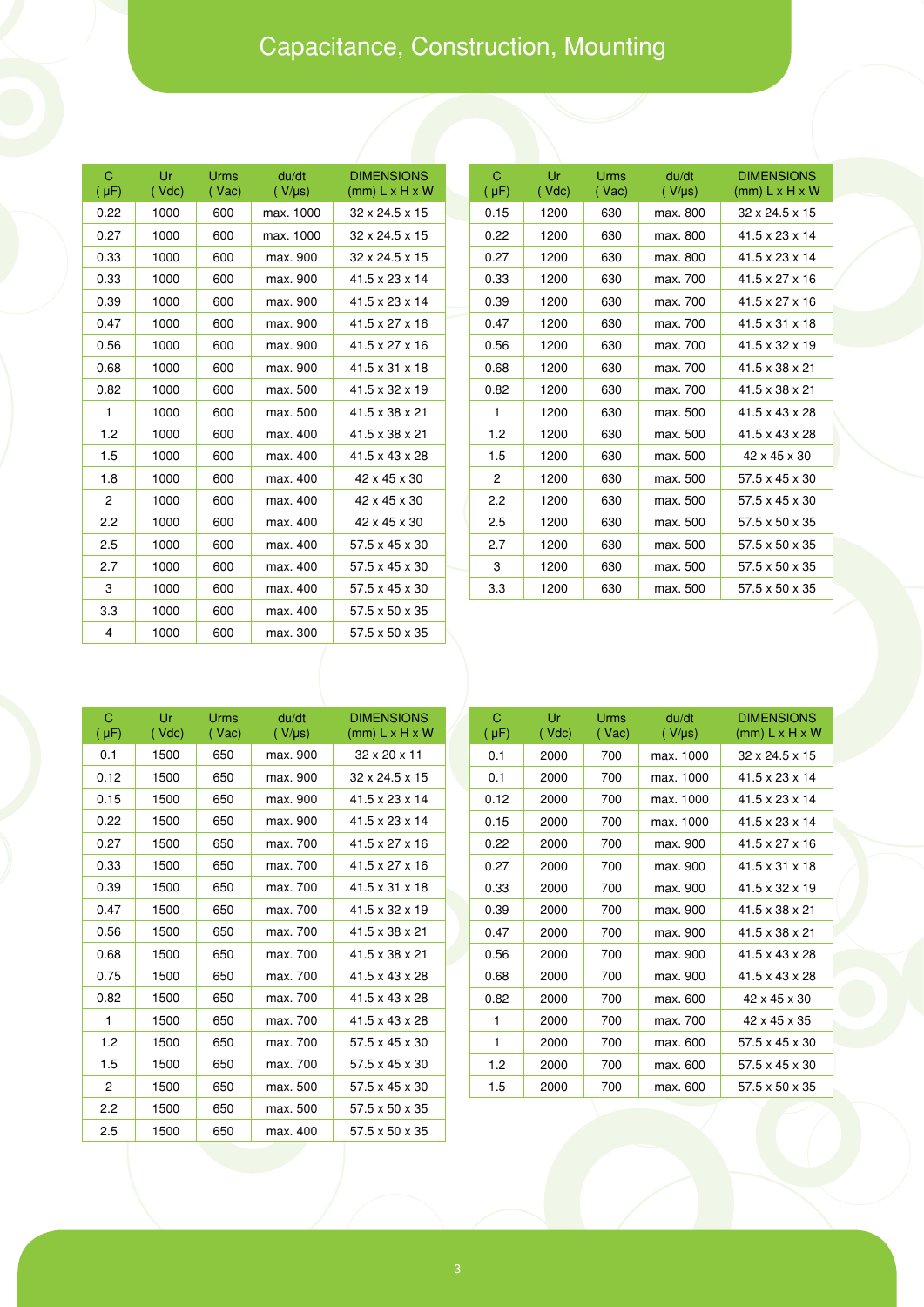### Dimensions and Applications





max.H  $max.W$ 

Version KNO19A0, KNO19A1











Version KNO19B2





፞ェ 콕

Version KNO19B4

#### Lug dimensions

| Version        | $L$ (mm) | $P$ (mm) | $P1$ (mm) | <b>Screw</b>   |
|----------------|----------|----------|-----------|----------------|
| A <sub>0</sub> | 41,5     | 24       | 10        | M <sub>6</sub> |
| A <sub>0</sub> | 42       | 25       | 11        | M <sub>6</sub> |
| A <sub>0</sub> | 57,5     | 37       | 23        | M <sub>6</sub> |
| A <sub>1</sub> | 57,5     | 25       | 13        | M <sub>6</sub> |
|                |          |          |           |                |
| B <sub>0</sub> | 41,5     | 24       | 10        | M <sub>6</sub> |
| B <sub>0</sub> | 42       | 25       | 11        | M <sub>6</sub> |
| B <sub>0</sub> | 57,5     | 37       | 23        | M <sub>6</sub> |
| <b>B1</b>      | 57,5     | 25       | 13        | M <sub>6</sub> |
| B <sub>2</sub> | 57,5     | 37       | 23        | M8             |
| B <sub>3</sub> | 57,5     | 22       | 10        | M <sub>6</sub> |
| <b>B4</b>      | 41,5     | 37       | 18        | M8             |
|                |          |          |           |                |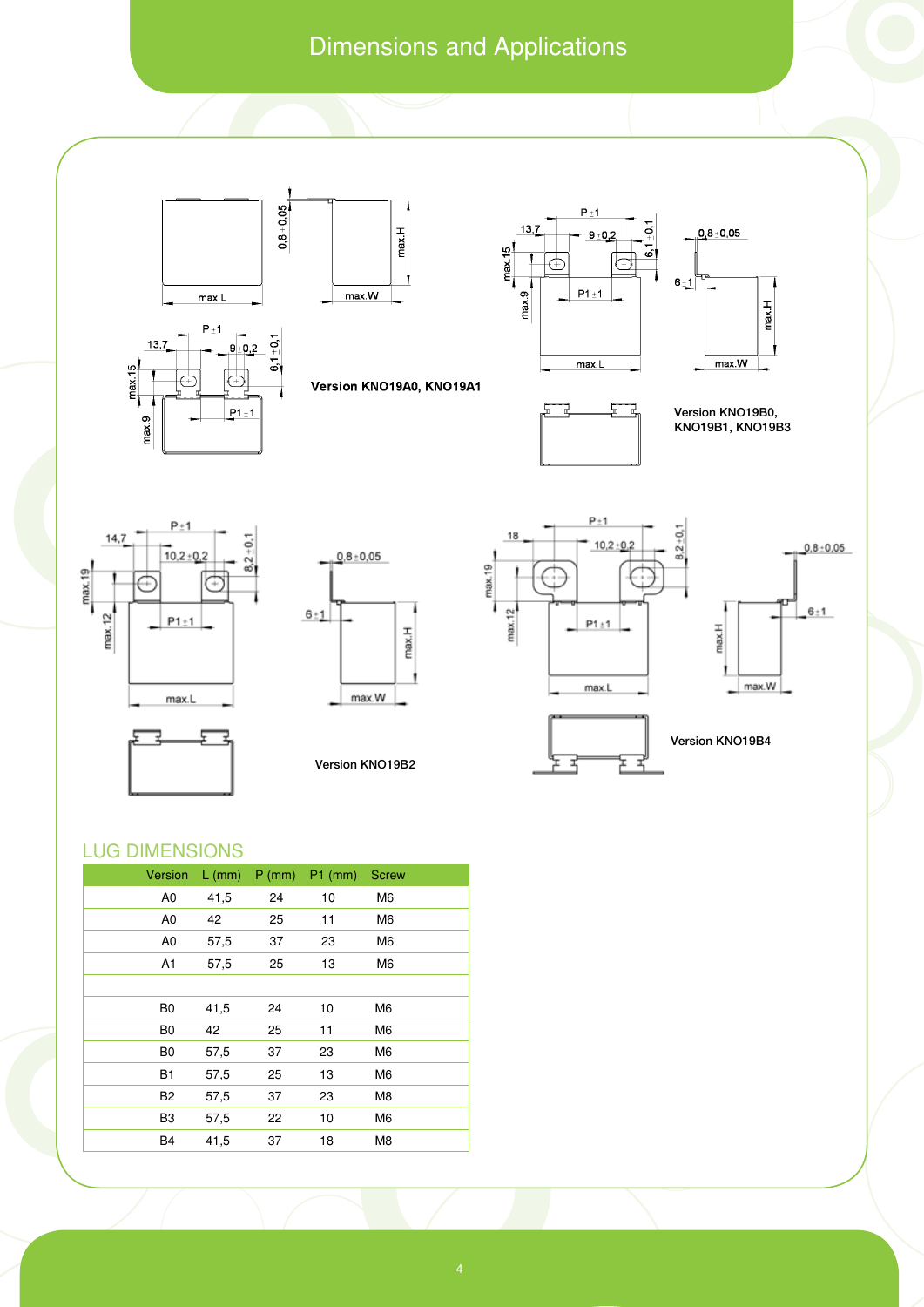### Dimensions and Applications



| 2 pins. 4 pins |          |          |           |          |  |  |  |
|----------------|----------|----------|-----------|----------|--|--|--|
| Version        | $L$ (mm) | $P$ (mm) | $P1$ (mm) | $d$ (mm) |  |  |  |
| 10             | 32       | 27.5     |           | 0.8      |  |  |  |
|                | 41.5     | 37.5     |           | 1 or 1.2 |  |  |  |
|                | 42       | 37.5     |           | 1 or 1.2 |  |  |  |
|                | 57.5     | 50.5     |           | 1.2      |  |  |  |



max.W

### **CONSTRUCTION**

- Dielectric: Polypropylene film
- Capacitor electrodes: Vacuum deposited metal layers
- Casing: Plastic case with epoxy resin sealing flame retardant (UL 94 V -0)
- Terminals: Tinned lugs from brass, copper or parallel tinned copper wire with 2 or 4 executions

### INTERNAL CONSTRUCTION





Double sided metallized plastic film with internal series connection an metallized plastic film

#### MOUNTING



HORIZONTALLY MOUNTED VERTICALLY MOUNTED

FIXING LUGS FOR M6 SCREWS

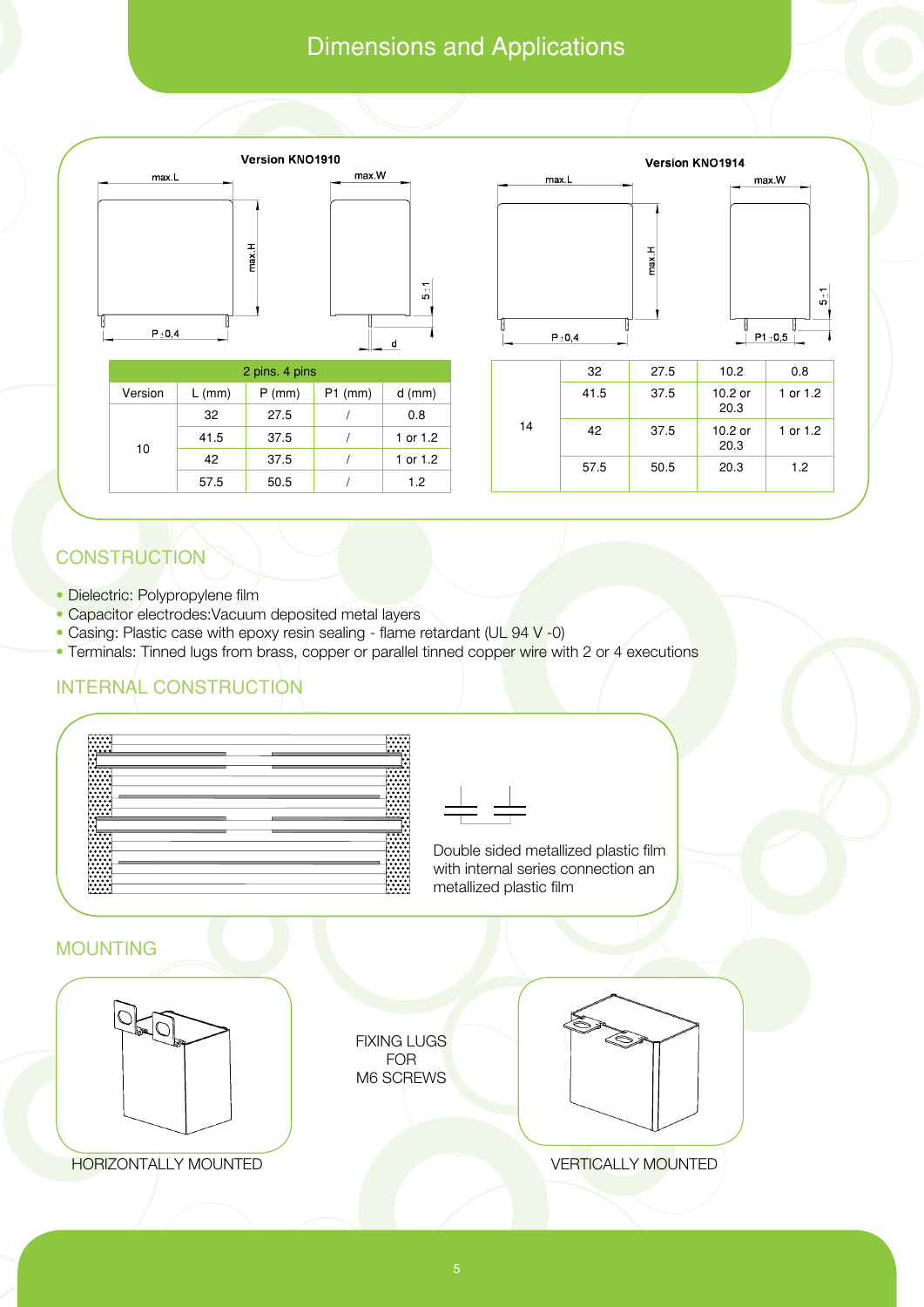### Dimensions and Applications

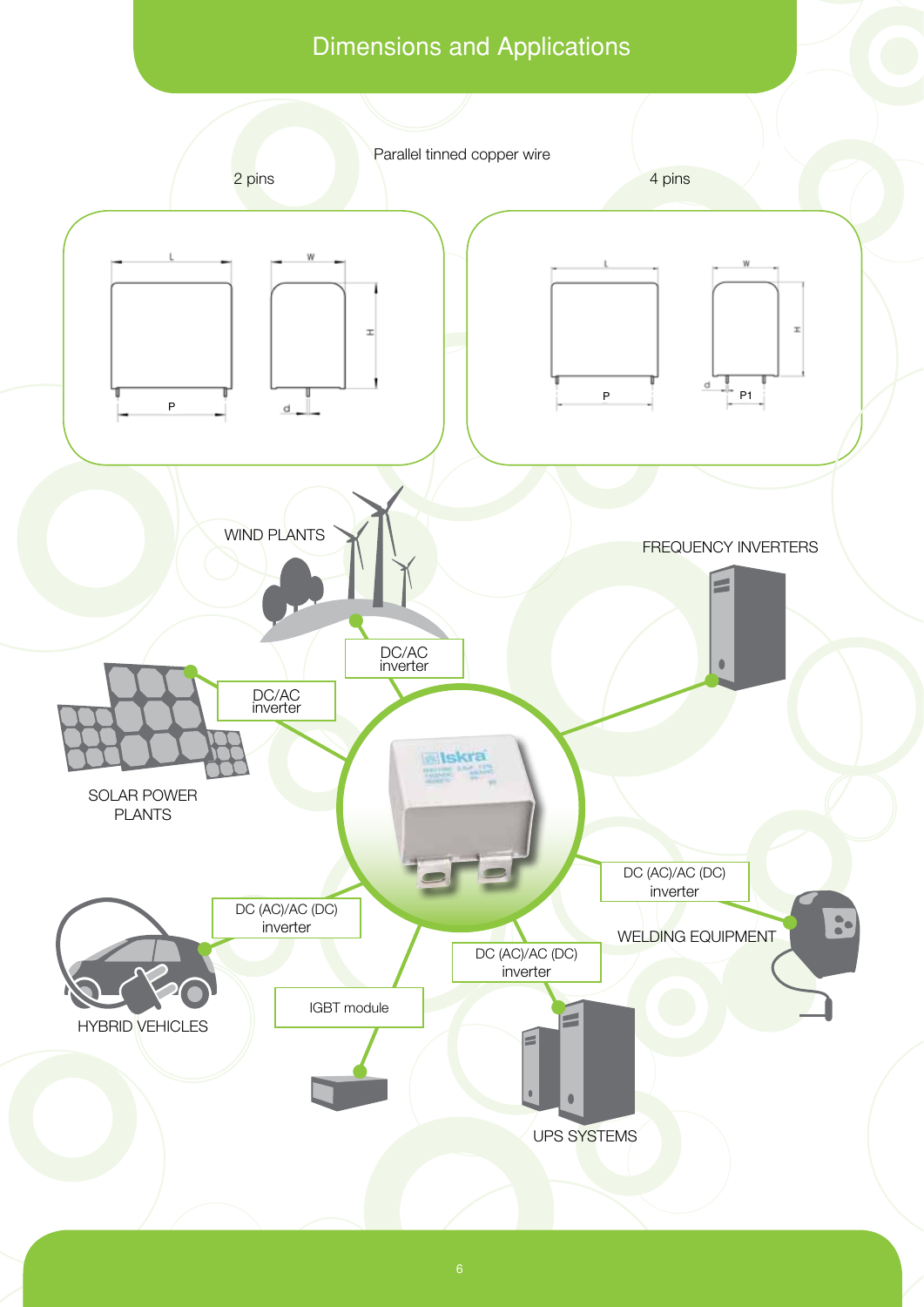### Cautions and warnings

#### Cautions and Warnings

#### **Mechanical overloads**



**Attention:** The capacitor is designed for mounting on a PC board. After it has been soldered to the PC board do not move the capacitor. The capacitor shall not be mounted on places where vibrations or accelerations occur. Do not exceed the tested ability to withstand vibration. Avoid any compressive, tensile or flexural stress.

Note: Movement of the capacitor within the case can cause low insulation resistance, shorts, failure on terminals and the capacitor case.

#### **Overload**



**Attention:** Do not overload the capacitor. Avoid overload of the capacitor and consider the flammability of materials.

**Impulses**



**Attention:** If electric energy impulses are higher, dielectric breaks down. Avoid external electric energy impulse. The peak voltage (U<sub>p</sub>, AC) shall not be higher than the rated DC voltage (U<sub>N</sub>, DC).

#### **Environmental conditions**



**Attention:** Do not exceed operating temperature. Do not expose the capacitor to humidity longer than it is recommended. Do not expose the capacitor to increased temperature more than it is recommended. The dissipation factor may change up and down with increased temperature. Avoid external fire or electricity.

Note: If the capacitor is exposed to humidity longer than it is recommended, the insulation resistance can occur. The place around the capacitor units must have good air circulation.